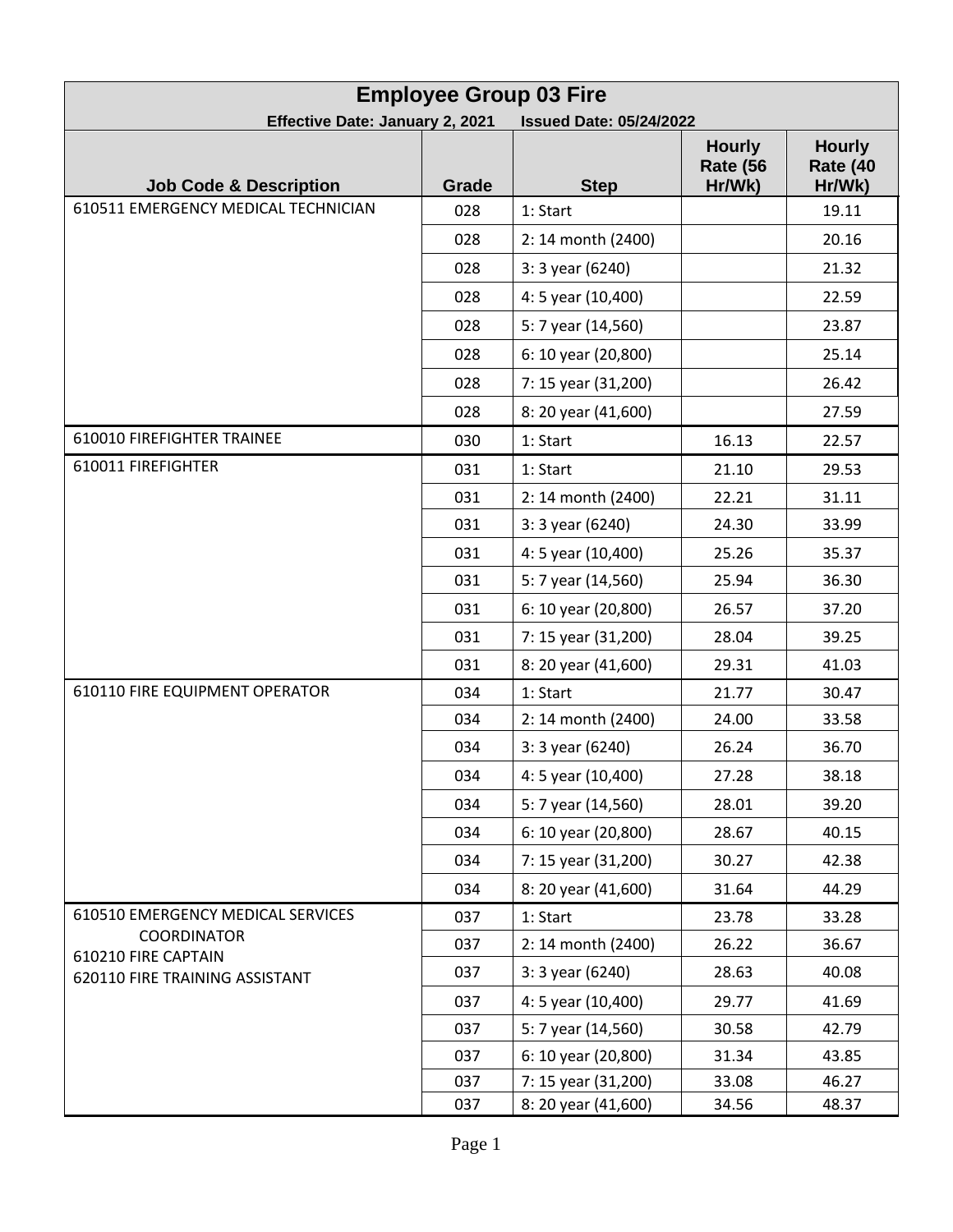| 610610 FIRE ARSON INVESTIGATOR | 039 | 1:Start             | 25.30 | 35.42 |
|--------------------------------|-----|---------------------|-------|-------|
|                                | 039 | 2: 14 month (2400)  | 27.91 | 39.04 |
|                                | 039 | $3:3$ year (6240)   | 30.47 | 42.66 |
|                                | 039 | 4: 5 year (10,400)  | 31.70 | 44.39 |
|                                | 039 | 5: 7 year (14,560)  | 32.54 | 45.57 |
|                                | 039 | 6: 10 year (20,800) | 33.35 | 46.69 |
|                                | 039 | 7: 15 year (31,200) | 35.19 | 49.27 |
|                                | 039 | 8: 20 year (41,600) | 36.80 | 51.48 |

# **BENEFITS:**

#### **VACATION (40 HOUR EMPLOYEES)**

| $0 - 5$ Years  | 104 hours - 13 days (.0500)  |
|----------------|------------------------------|
| After 5 Years  | 144 hours $-18$ days (.0692) |
| After 15 Years | 192 hours - 24 days (.0923)  |
| After 25 Years | 200 hours - 25 days (.0962)  |

#### **VACATION (56 HOUR EMPLOYEES)**

| $0-5$ Years    | 257.6 hours - $(10 \text{ shifts}, 17 \text{ hrs}, 30 \text{ min})$ * |
|----------------|-----------------------------------------------------------------------|
| After 5 Years  | 313.6 hours - $(13 \text{ shifts}, 1 \text{ hr}, 30 \text{ min.})$ ** |
| After 15 Years | 380.8 hours - $(15 \text{ shifts}, 21 \text{ hrs.})$ ***              |
| After 25 Years | 392.0 hours - $(16 \text{ shifts}, 8 \text{ hrs.})$ ****              |
|                |                                                                       |

\* 4.6 x designated work week

\*\* 5.6 x designated work week

\*\*\* 6.8 x designated work wee

\*\*\*\* 7.0 x designated work week

Effective January 1, 2007: Vacation accrual for all employees covered by this bargaining unit shall be based on the employment date with the City.

Effective January 2007: Employees covered by this bargaining unit will have three (3) hours of vacation deducted from his/her balance to establish a Union Release Bank. See Article 16 of the Agreement.

#### **VACATION CASH IN**

Employees may request compensation in cash for up to four (4) days (96 hours for 56-hour week employees; 32 hours for 40 hour week employees) of accrued, unused vacation within each calendar year. Payment will be at the discretion of the Department Head and additionally, limited by the availability of funds in the Department's Budget. Such election must be made in writing on or before December 1 of each calendar year. Invoking the use of sick leave conversion will prohibit the use of vacation cash in. (See Article 16.6)

#### **RESIDENCY**

In accordance with Council File No. 279643 (12/30/82).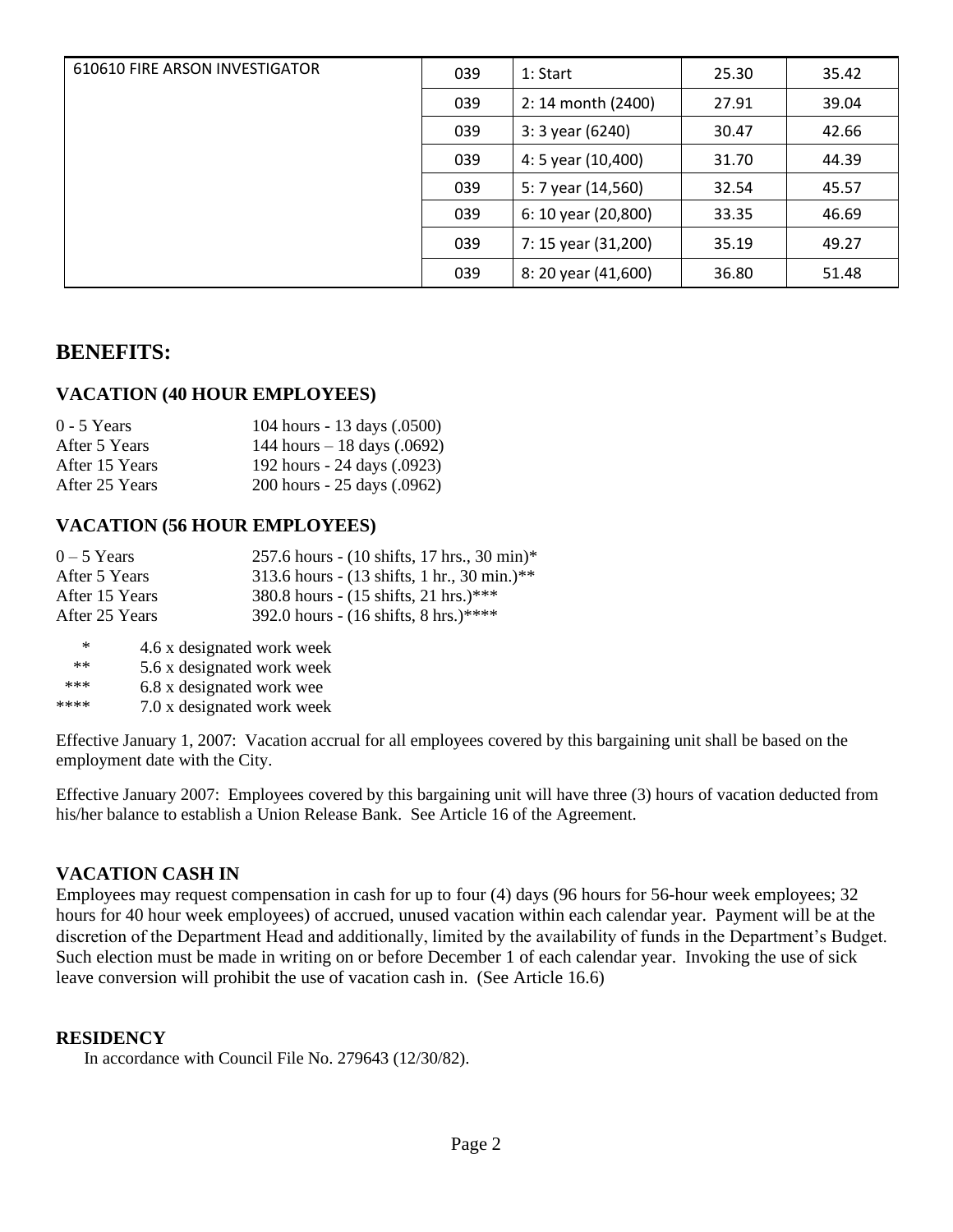### **SICK LEAVE ACCRUAL**

Effective **January 1, 2015**:

40 and 56 hr/wk employees will accrue sick leave at the same rate of .0462 (12 days per year)

#### **SICK LEAVE CONVERSION**

162 days or over - maximum days to convert (10 days sick  $=$  5 days' vacation).

Effective **January 1, 2015**: Must maintain a balance of 162 days of accrued sick leave or more to convert. Effective **January 1, 2015**: Employees hired after December 31, 2007 who convert sick leave to vacation must maintain a balance of 162 days (1296 hours of sick leave) and will have the amount deposited to a PEHP. (See Article 19)

#### **BEREAVEMENT LEAVE**

Employees who normally work a 40-hour week shall be entitled to three (3) work days per calendar year for paid Bereavement Leave. Employees who normally work a 24-hour shift shall be entitled to two (2) work days per calendar year for Bereavement Leave. Paid Bereavement Leave may be used by an employee in the case of death of the employee's mother, father, spouse, child, brother, sister, mother-in-law, father-in-law, grandparent, grandchild or other person who is a member of the household.

Unused Bereavement Leave shall not carry over from year to year.

Additional time off in the event of the death of those listed shall be charged to the employee's accrued sick leave. Additional time off must be approved by the Department Director.

Bereavement Leave may only be used for those days when an employee has been previously scheduled to working during the requested leave time. (See Article 35)

### **2021 HEALTH INSURANCE**

Effective **January 2021**, for each eligible employee covered by this Agreement who is employed full-time and who selects City-provided employee health insurance coverage, the Employer agrees to contribute the following amounts per month:

### **Choice Passport Plan:**

2020 contributions plus eighty-two and one-half percent (82.5%) of the premium increase for 2021, after any plan design changes; employees shall be responsible for the 2020 employee contribution, plus seventeen and one-half percent (17.5%) of the premium increase for 2021, after any plan design changes.

Based on a 3.5% premium increase, this results in the following Employer contributions:

- **Single:** \$671.62, plus \$225 per quarter to be deposited in a VEBA account (plus an additional \$225 per quarter in a VEBA for completion of 2020 Wellness Program). Employee share: \$16.88/month.
- **Family:** \$1580.76, plus \$135 per quarter to be deposited in a VEBA account (plus an additional \$225 per in a VEBA for completion of 2020 Wellness Program). Employee share: \$216.72/month.

#### **Elect Plan:**

The lesser of the Employer's contribution for the Choice Passport Plan for 2021; or the actual cost of the Elect Plan premium. Employees shall be responsible for the difference between the monthly premium and the Employer's monthly contribution.

Based on a 3.5% premium increase for the Choice Passport Plan, this results in the following Employer contributions: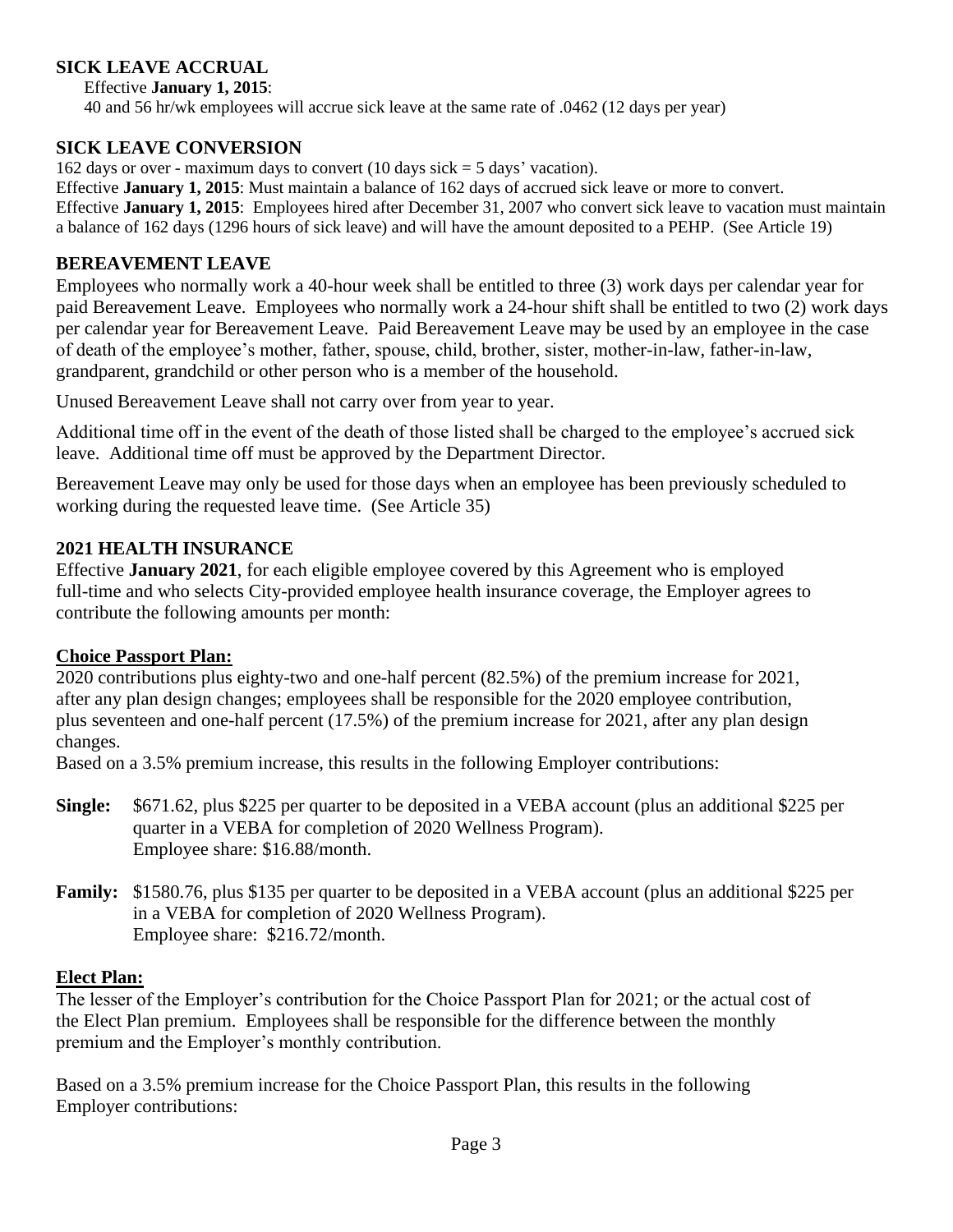### **2021 HEALTH INSURANCE (Continued)**

- **Single:** \$640.84, plus \$225 per quarter to be deposited in a VEBA account (plus an additional \$225 per quarter in a VEBA for completion of 2020 Wellness Program). Employee share: \$0.00/month.
- **Family:** \$1580.76, plus \$135 per quarter to be deposited in a VEBA account (plus an additional \$225 per quarter in a VEBA for completion of 2020 Wellness Program). Employee share: \$92.92/month.

## **ACO Plan:**

The lesser of the Employer's contribution for the Choice Passport Plan for 2021; or the actual cost of the ACO Plan premium. Employees shall be responsible for the difference between the monthly premium and the Employer's monthly contribution.

Based on a 3.5% premium increase for the Choice Passport Plan, this results in the following Employer contributions:

- **Single:** \$620.54 plus \$225 per quarter to be deposited in a VEBA account (plus an additional \$225 per quarter in a VEBA for completion of 2020 Wellness Program). Employee share: \$0.00/month.
- **Family:** \$1580.76, plus \$135 per quarter to be deposited in a VEBA account (plus an additional \$225 per quarter in a VEBA for completion of 2020 Wellness Program). Employee share: \$39.88 /month.

### **Passport Copay Plan:**

**Single:** \$398.88 (Employee share: \$481.08 /month)

**Family:** \$748.22 (Employee share: \$1560.02/month)

# **OVERTIME**

Overtime paid at the rate of one and one-half (1.5) in case or compensatory time at the option of the Employer.

Employees working a voluntary overtime shift shall be paid at the rate of one and one-half (1.5) times the base rate plus any applicable premiums according to Article 31 for the work being performed, regardless of the employee's certified title. (Special events excluded, ie: State Fair, Xcel, etc.) (See Article 11.1(a))

# **PAID TIME OFF FOR NEGOTIATIONS**

The number of employees permitted to attend contract negotiations shall be limited to two (2) at any one meeting without loss of pay. Employees need to give notice and receive approval of their designated supervisor.

# **CALL BACK**

Employees required to report for work by the Employer during scheduled off-duty time shall be compensated at the rate of one and one-half (1.5) times the employee's base rate plus any applicable premiums according to Article 31 and Article 9 for the work being performed. The minimum payment will be four (4) times the employee's hourly rate.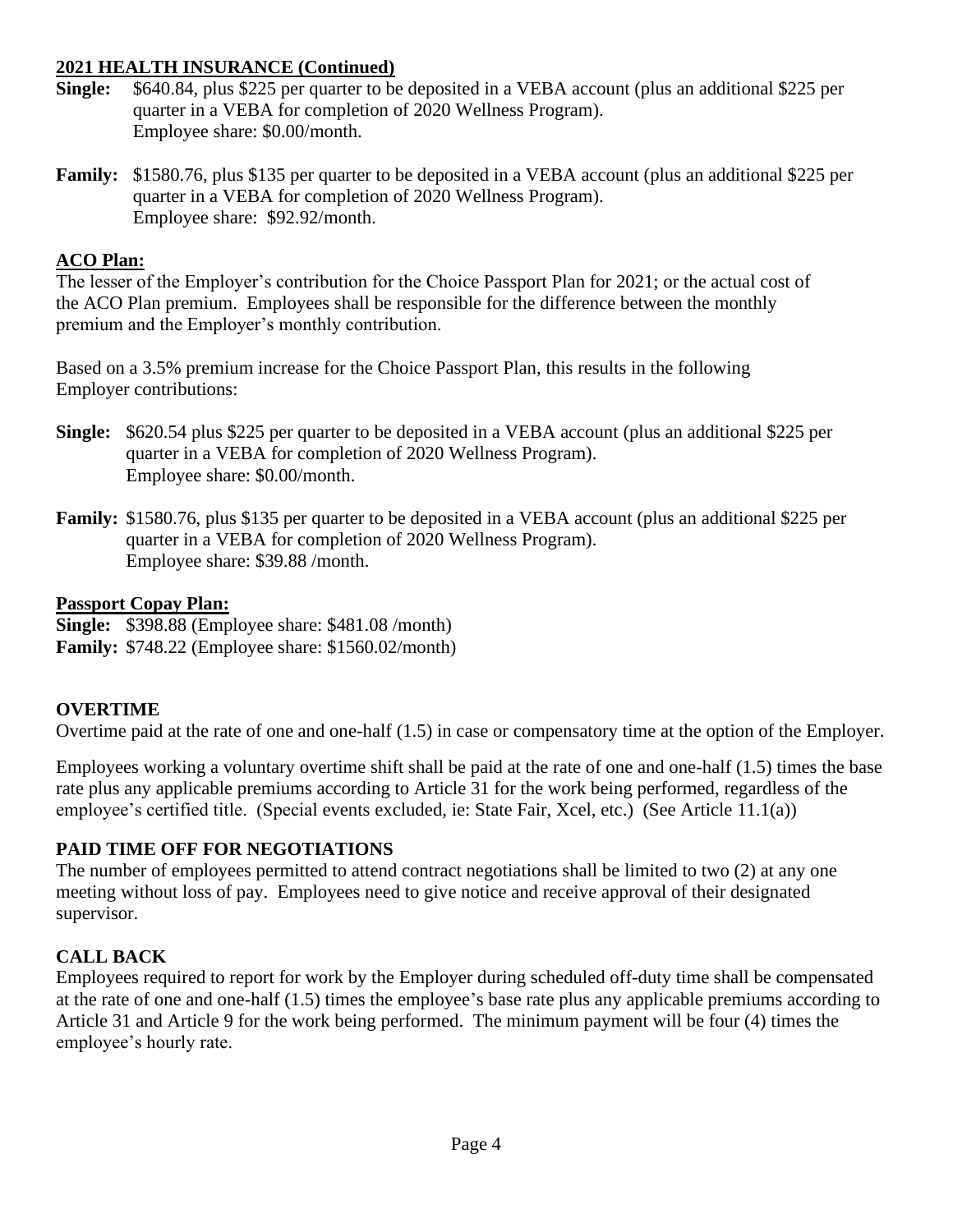### **SEVERANCE PAY**

### Effective **January 1, 2020:**

100 days (800 hours) of accumulated sick leave credits at time of separation.

| <b>YEARS OF SERVICE</b> |                              |
|-------------------------|------------------------------|
| WITH THE CITY           | <b>MAXIMUM SEVERANCE PAY</b> |
| 20                      | \$10,000                     |
| 21                      | \$11,000                     |
| 22.                     | \$12,000                     |
| 23                      | \$13,000                     |
| 24                      | \$14,000                     |
| 25                      | \$15,000                     |
|                         |                              |

OR

Employees with 25 years of service and at least 1,850 hours of accumulated sick leave credits will be eligible for \$30,000 severance pay.

Employees with 20 years of service who is ruled disabled and is receiving a disability pension and who has 1,850 hours of accumulated sick leave shall be allowed the maximum severance benefit of \$30,000.

Effective **December 31, 2015**, the \$30,000 severance payout shall be made to a Post Employment Health Plan (PEHP) in one payout in February of the year following the year in which the employee separates his/her employment.

Employees are not eligible for severance pay plans listed in City Ordinance No. 11490.

Effective **December 2014** (MOA signed changing severance threshold conversion – sick leave amounts):

(1) Any employee who is a member of this bargaining unit who:

- a. Was hired by the City between July 11, 1990 and June 4, 1996
- b. Has an accumulated balance of at least two thousand four hundred fifty (2,450) hours of sick leave credits; and
- c. Has at least twenty-five (25) years of service at the time of his/her separation from service, or who separated by reason of being ruled disabled and at the time of disability separation has at least twenty (20) years of service and begins drawing a disability pension

Shall be granted severance pay in the amount of thirty thousand dollars (\$30,000).

- (2) Any employee who is a member of this bargaining unit who:
- a. Was hired by the City between June 5, 1996 and December 31, 2007;
- b. Has an accumulated balance of at least two thousand two hundred forty hours (2,240) of sick leave credits; and
- c. Has at least twenty-five (25) years of service at the time of his/her separation from service, or who separated by reason of being ruled disabled and at the time of disability separation has at least twenty (20) years of service and begins drawing a disability pension

Shall be granted severance pay in the amount of thirty thousand dollars (\$30,000).

- (3) Any employee who is a member of this bargaining unit who:
- a. Was hired by the City on or after January 1, 2008;
- b. Has an accumulated balance of at least two thousand one hundred hours (2,100) of sick leave credits; and
- c. Has at least twenty-five (25) years of service at the time of his/her separation from service, or who separated by reason of being ruled disabled and at the time of disability separation has at least twenty (20) years of service and begins drawing a disability pension

Shall be granted severance pay in the amount of thirty thousand dollars (\$30,000).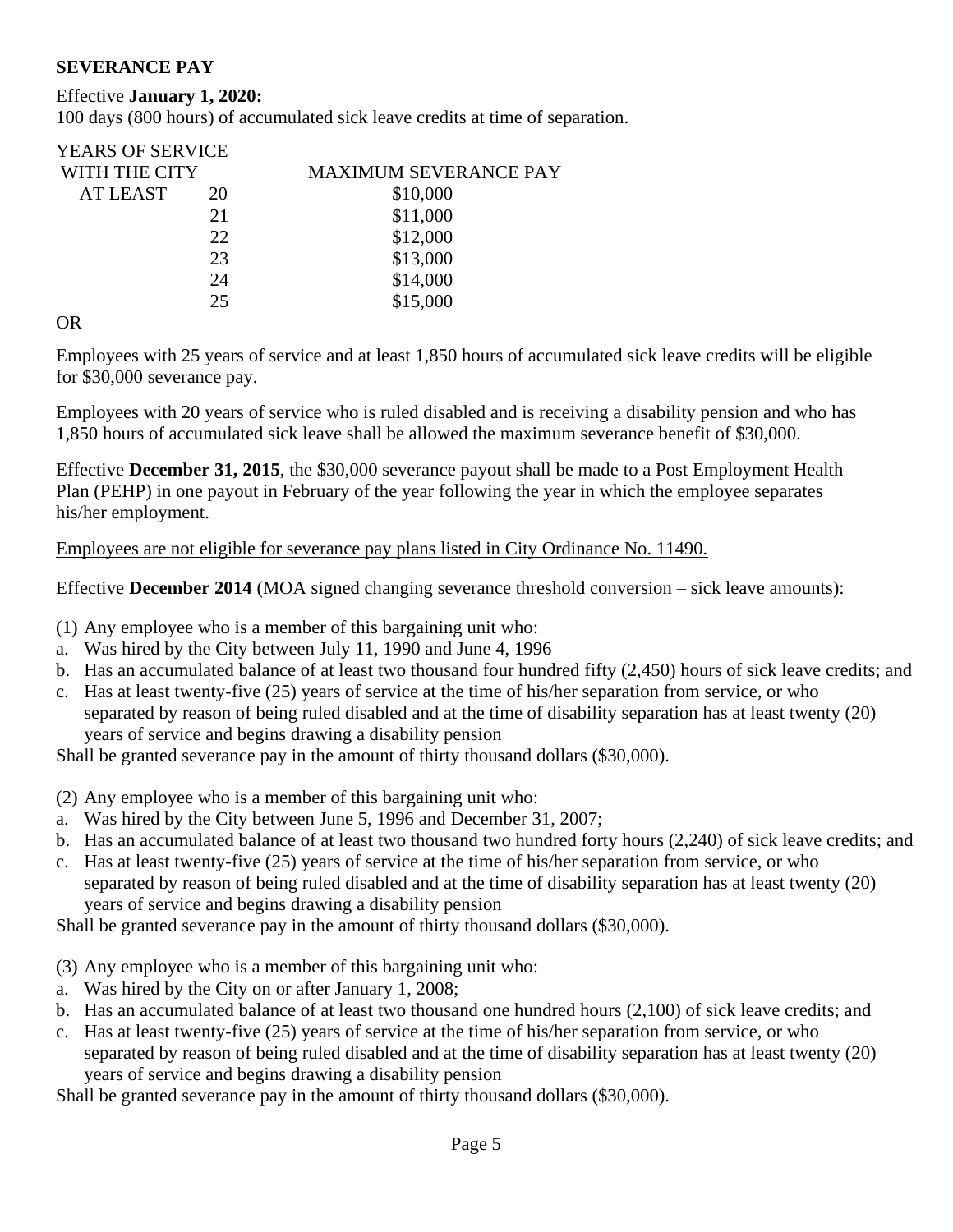### **COURT TIME**

Employees required to appear in court during off-duty time will be compensated at a rate of one and one-half (1.5) times their normal hourly rate for a minimum of four (4) hours.

Employees required to stand-by for court appearances during off-duty time will be compensated for a minimum of two (2) hours based on their normal hourly rate for each day required to stand-by.

## **TOUR OF DUTY HOLIDAY**

Fire Equipment Operators, Fire Captains, Emergency Medical Services Coordinators, Fire Training Assistants and Fire/Arson Investigators will receive 1 Tour of Duty Holiday.

Firefighters with a minimum of three (3) years of service in the Fire Department will be provided the tour of duty holiday.

Employees with fifteen (15) years of service in the Fire Department will be provided one additional Tour of Duty Holiday.

Employees in the classification of Firefighter with three (3) or more years of service will receive one Tour of Duty Holiday.

# **INCAPACITATION**

Firefighters, Fire Equipment Operators, Fire Captains who have previously held one of these titles with the Employer injured during the course of employment and rendered incapable of performing job duties shall receive full wages during the period of incapacity, not to exceed the period equal to twelve (12) months plus accumulated sick leave. The twelve (12) months shall first be utilized and only when same is exhausted shall accumulated sick leave be applicable.

Firefighters, Fire Equipment Operators, Fire Captains disabled through injury or sickness other than during the course of employment, shall receive wages for a period equal to accumulated sick leave plus six (6) months as provided herein. Accumulated sick leave shall be first utilized before the six (6) months shall be applicable.

Employees who are declared unable to return to work by a physician will be allowed to maintain this benefit for a maximum of sixty (60) days following the determination.

Employees injured or incapacitated by illnesses in the line of duty shall be entitled to reinstatement at any time within five (5) years from date of injury provided they are physically capable of resuming their job.

# **UNIFORM ALLOWANCE**

January 1, 2021: \$724.81 January 1, 2022: \$742.93 **New Employees:**  January 1, 2021: \$476.29 January 1, 2022: \$488.20

# **PREMIUMS**

# **PARAMEDIC**

Effective January 1, 2011, any employee who is assigned to the Advanced Life Support Unit as a Paramedic shall be paid a differential of eleven and four-tenths percent (11.4%) of his/her regular base rate. Only employees who have satisfactorily completed all required Paramedic training shall be eligible for such assignment and pay differential.